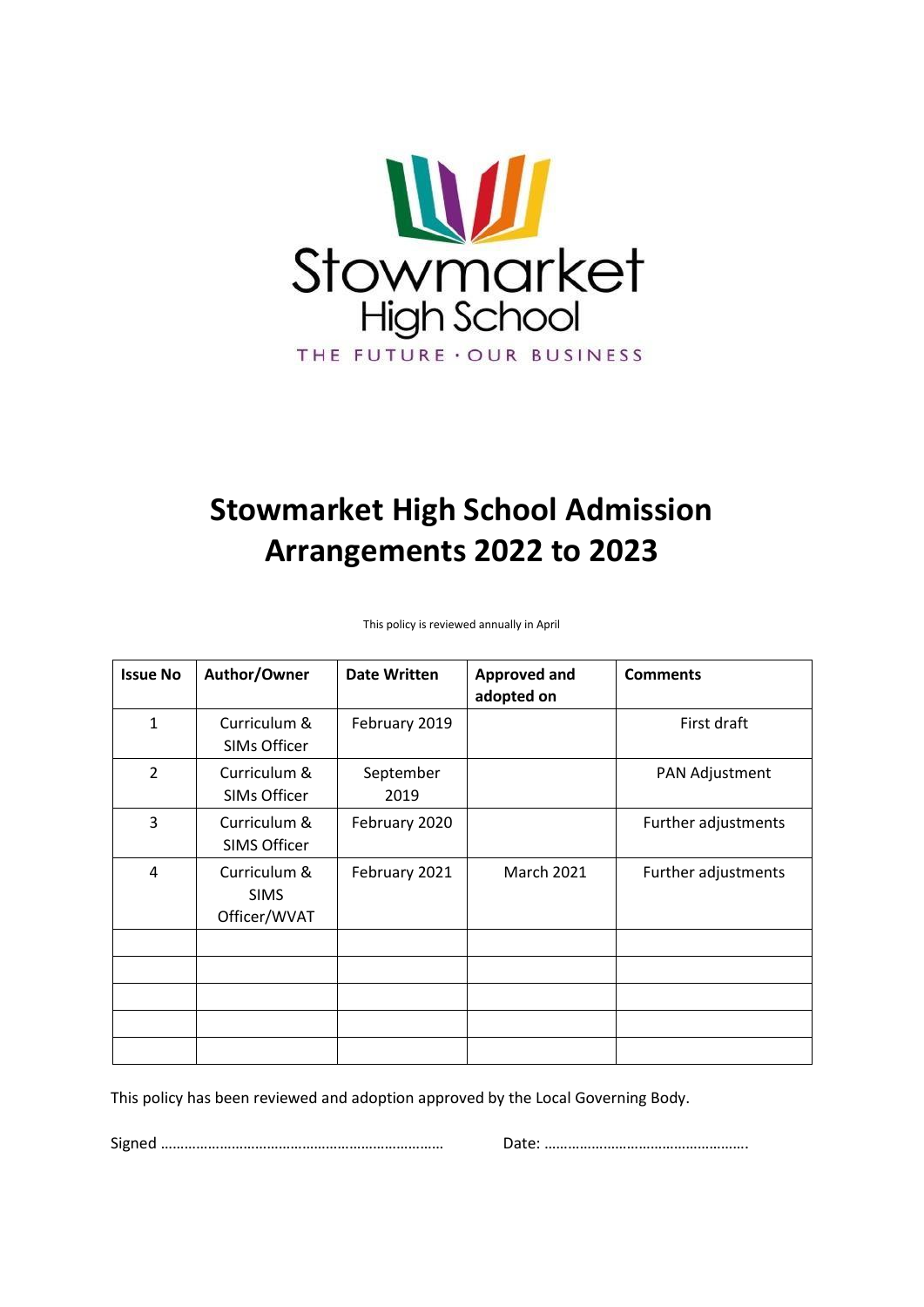# **Stowmarket High School Admissions Arrangements 2022-23**

#### **Purpose**

The admissions arrangements enable the Trust to have criteria to determine admission in the event of applications exceeding the published admission number for Stowmarket High School.

#### **Guidelines**

The school is an 11-18 mixed comprehensive with no requirements for aptitude from prospective students in Key Stages 3 and 4. This school believes that a unique, confident, student centred, caring community for learning can be developed. This school has close links with all local feeder primary schools. This school also seeks to provide a wide range of post 16 provision. Stowmarket High School is inclusive and welcomes all applications. Students are expected to comply with the school's Behaviour and Attendance Policies, which are available for public view on the school website. All students are expected to comply with the school's uniform requirements. The school will seek to consider places for students who live outside its catchment area whose parents wish them to attend the school. Students will be admitted at the age of 11+ without reference to ability or aptitude in line with the agreed published admission number. The admission number for September 2022 is 180.

#### **Procedures Consideration of Applications**

- The school will consider all applications for places. Where fewer than 180 applications for the year group are received, the school will offer places to all those who have applied.
- In accordance with paragraph 1.7 of the School Admissions Code the school will give priority to applications on behalf of Children in Care and children, who were looked after but ceased to be so because they were adopted (or became subject to a child arrangements order or a special guardianship order, immediately following having been looked after).
- The school reserves the right to refuse entry to applicants, who have been permanently excluded from two or more schools. This applies within two years of the second exclusion.
- If none of the parent's or carer's preferences can be met, it may be necessary for the local authority to allocate a place at the nearest school with places.
- The school is part of the Local Authority Co-ordinated Scheme and Fair Access Protocol.

#### **Admission Timings for Year Seven**

The national closing date is 31 October 2021. The Local Authority Admissions Team will receive applications up to the end of August, 2022; after this date all applications will be regarded as in-year admissions (see below).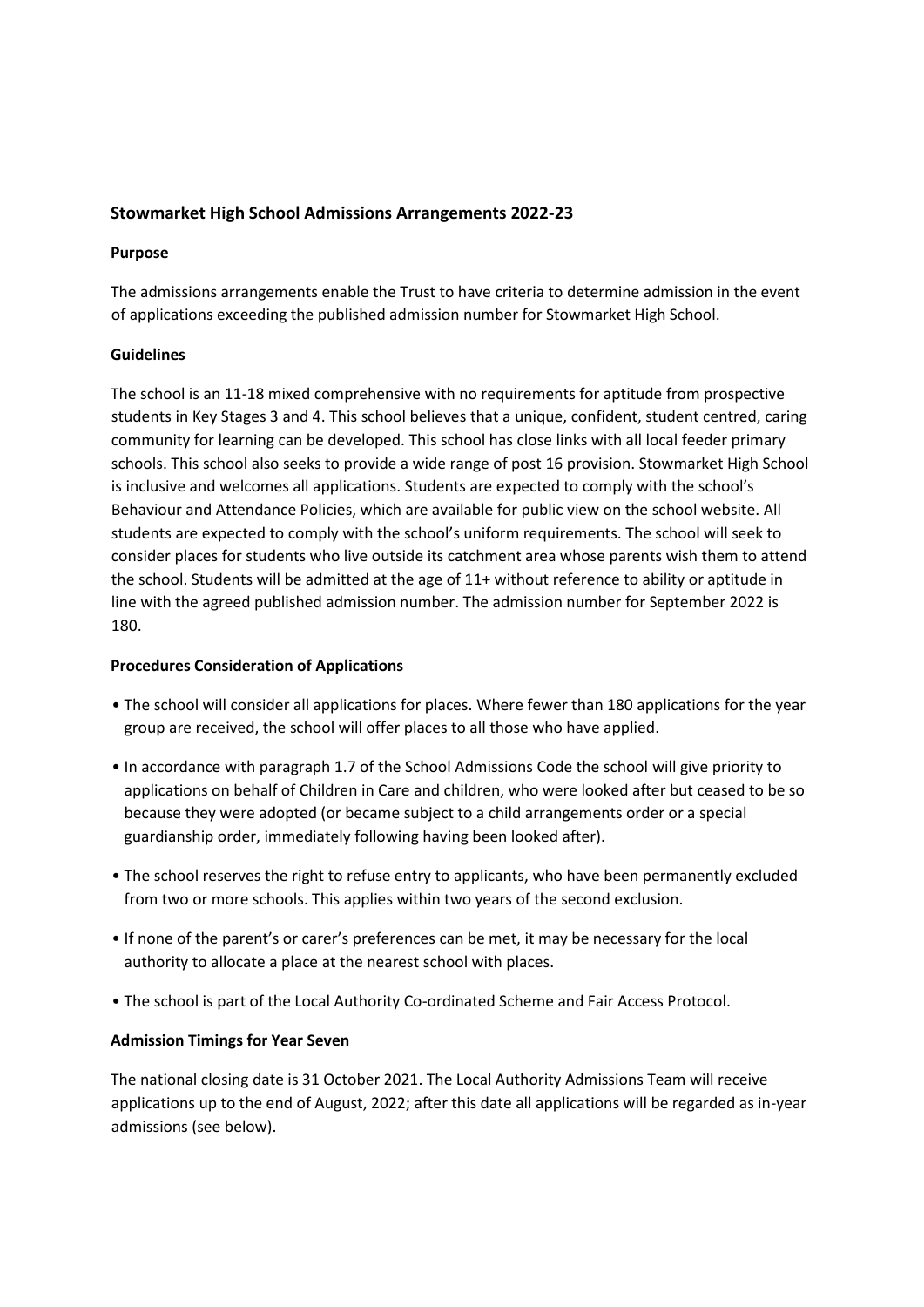## **Process for Parents**

• All applications other than in-year admissions for the school are processed by the Local Authority Admissions Team. Decisions about admissions will remain the responsibility of the Trust (as the admissions authority of the school) but Suffolk County Council will send the offer of a place to parents/carers on behalf of the Trust.

- When a parent/carer contacts the school about a place, the school will inform them that they need to apply to their home Local Authority for the place.
- For students living in Suffolk: parents/carers need to contact the Local Authority Admissions Team for an application form on 0345 600 0981 or by downloading a form from the Suffolk County Council website: (www.Suffolk.gov.uk/admissions)
- For students living outside Suffolk: parents/carers need to contact their home Local Authority.
- If parents/carers send an application direct to the school, it will be forwarded to the admissions team. The school does not accept responsibility for the loss or delay of applications forwarded in these circumstances

## **Oversubscription**

Children who have an Education Health and Care Plan (EHC Plan) which names Stowmarket High School must, by law, be offered a place.

In the event of oversubscription, admissions will be prioritised using the following criteria:

- 1. Children in Care and children who were looked after but ceased to be so because they were adopted (or became subject to a child arrangements order or special guardianship order, immediately following having been looked after)
- 2. Children with a sibling, who remain on the school's roll (including attendance at the school's sixth form) at the time of admission and who live within the designated catchment area. A map of the designated catchment area can be found on the Suffolk County Council website: (www.suffolk.gov.uk/admissions).
- 3. Children on roll at local schools, who live in the designated catchment area. Current local feeder schools are: Abbot's Hall Community Primary School Bosmere Community Primary School Chilton Community Primary School Combs Ford Primary School Great Finborough CEVC Primary School Ringshall School Trinity CEVA Primary School Wood Ley Community Primary School
- 4. Children, who are ordinarily resident\* nearest to the school within the designated catchment area.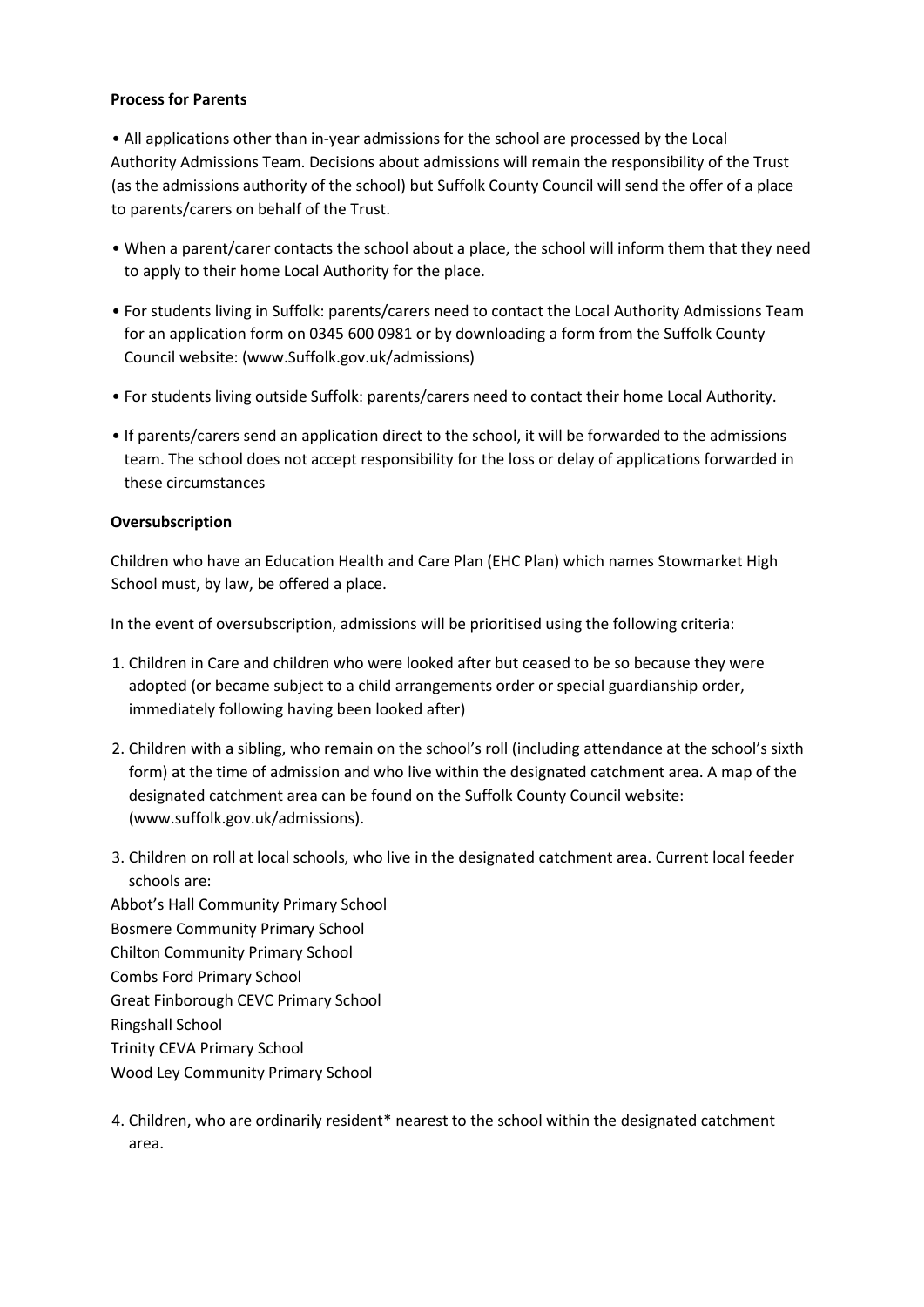- 5. Children with a sibling, who remain on the school's roll (including attendance at the school's sixth form) at the time of admission and who live outside the designated catchment area.
- 6. Children on roll at local primary schools and who are ordinarily resident\* nearest to the school outside the designated catchment area of the school.
- 7. Children of those employees of the school who have been employed at the school for more than two years or who have been recruited to an area of skills shortage.
- 8. Other children, who are ordinarily resident\* nearest to the school but are not within the designated catchment area.

\* By ordinarily resident we mean the place where your child usually lives. We consider this to be where they sleep overnight. We may need proof of this address. If you use another address to give the impression that your child lives at a different address to where they are ordinarily resident, such as a second home or a grandparent's address, so that you have a higher priority for a place at that school; we consider this to be a fraudulent application. Where a child lives at two or more addresses, each for part of the week, the address at which the child is ordinarily resident will be considered to be the address that the child lives at for most of the week (excluding weekends and school holidays). Separate evidence in writing from each parent must be provided to confirm the child's living arrangements at the time of application. In cases where the child spends an equal proportion of the school week at two or more different addresses, evidence of which is to be considered the main contact address will be required to support the application. Agreement in writing by the parents will be required to state which address is to be used as the ordinarily resident address. This address will then be used when processing all school preferences expressed. It is not acceptable to use one address for one school preference and another address for another school preference. If we are aware of a parental dispute affecting the application, we may not be able to deal with the application and you may need to seek independent legal advice in order to resolve the matter.

#### **Tie breaker**

It is possible that the PAN of the school will be reached in any one of the above criteria. For this reason, all applications within each criterion will be prioritised in order of those living nearest to the school. The distance will be measured by a straight line ("as the crow flies"). All straight line distances are calculated electronically by Suffolk County Council using data provided jointly by the Post Office and Ordnance Survey. The data plots the co-ordinates of each property and provides the address-point between which the straight line distance is measured and reported to three decimal places. Where there is more than one home within a single building (for example apartments), this will be measured to a single point within that building irrespective of where those homes are located. Proof of residence may be required.

#### **Ultimate Tie breaker**

In the rare event of a tie-breaker situation, the random allocation will be supervised by someone independent from the school.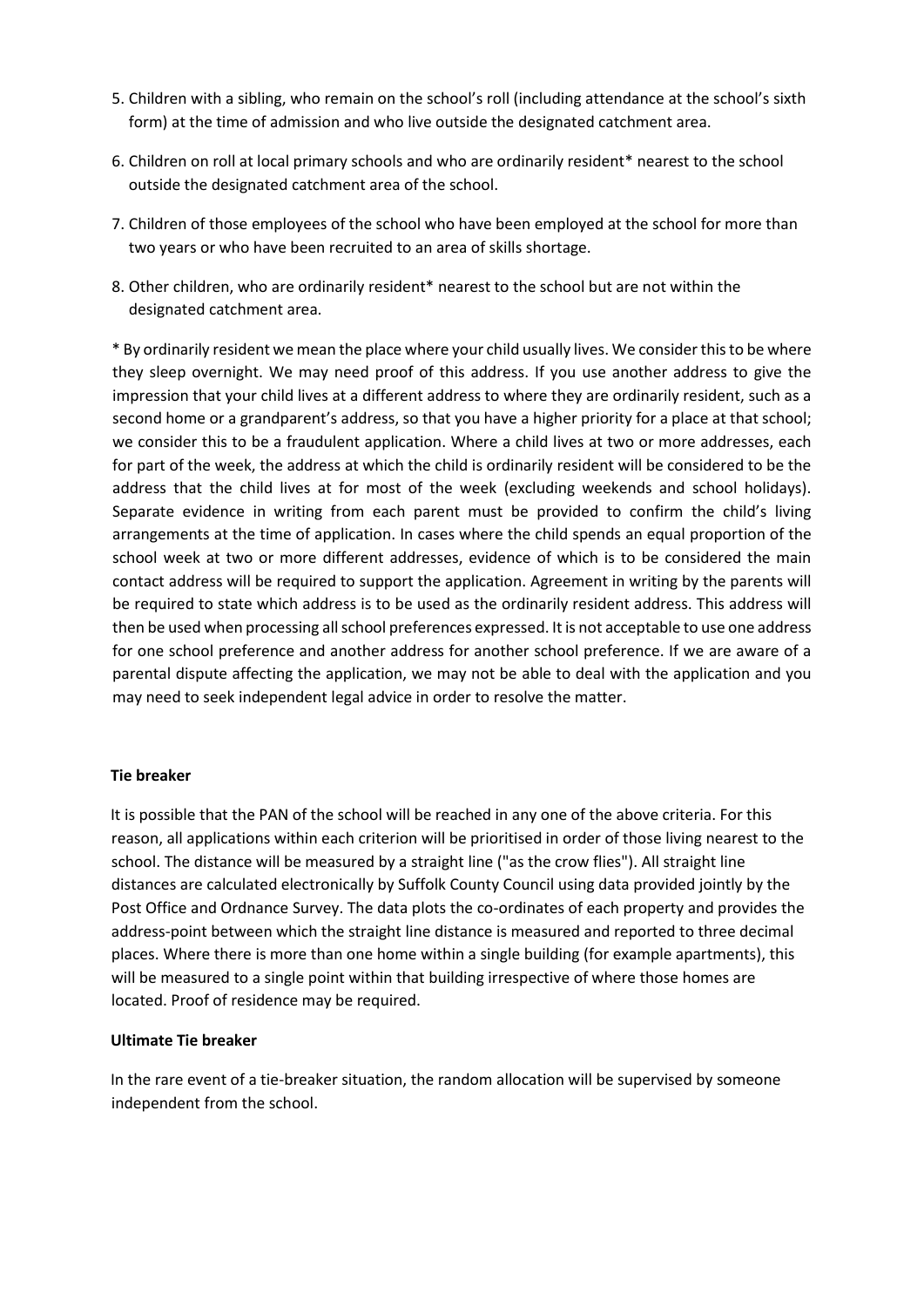## **In-Year Admissions**

Stowmarket High School may have spaces throughout the school year which would enable us to take on extra students. If you are interested in your child joining our school, we strongly recommend you contact the school on 01449 613541 to arrange a visit, in first instance. Following the visit, please complete form ADM1 and hand in or post the ADM1 form to the school. We also have our own admission form, which you will receive during your visit to the school. This form must be handed in before your child starts, as it will contain medical information and emergency contact details. The child will remain on roll at the previous school until they take up the place at the offered school. Inyear applications will not be processed more than one term in advance of when it has been requested that the child starts at the school.

# **Children Act 1989**

A child that is looked after by the local authority is defined under the Children Act 1989 as:

- A child in their care.
- A child that is provided accommodation by the local authority.
- Accommodation is defined as residence, which offers such for a continuous period of 24 hours.
- Children in care and previously looked after children (children who were looked after, but ceased to be so because they were adopted or became subject to a child arrangements order or special guardianship order, immediately following having been looked after).

#### **Previously looked after children**

Previously looked after children includes children who were adopted under the Adoption Act 1976 (section 12 adoption orders) and children who were adopted under the Adoption and Children's Act 2002 (section 46 adoption orders). Child arrangements orders are defined in section 8 of the Children Act 1989, as amended by section 12 of the Children and Families Act 2014. Child arrangements orders replace residence orders and any residence order in force prior to 22 April 2014 is deemed to be a child arrangements order.

#### **Siblings**

For admission purposes, a brother or sister is a sibling, who lives at the same address or a half-brother/half-sister, who share a common parent and who live at the same address. It also includes a child, who lives at the same address and who is under the terms of a residence order. If the final place is offered to a twin, triplet or other multiple birth and the remaining sibling(s) would ordinarily be refused, the school trust will offer places to the remaining sibling(s). Where a sibling of a twin, triplet or other multiple birth has a school named on their EHC plan, Suffolk County Council will from the date of issue of the EHC plan treat their twin, triplets or other multiple births under the sibling oversubscription criterion for the named school. This does not apply to siblings of children in a specialist unit or a specialist resource base for Hearing Impaired provision or a nursery, because they do not meet the sibling definition in the oversubscription criteria. Right of Appeal Parents/carers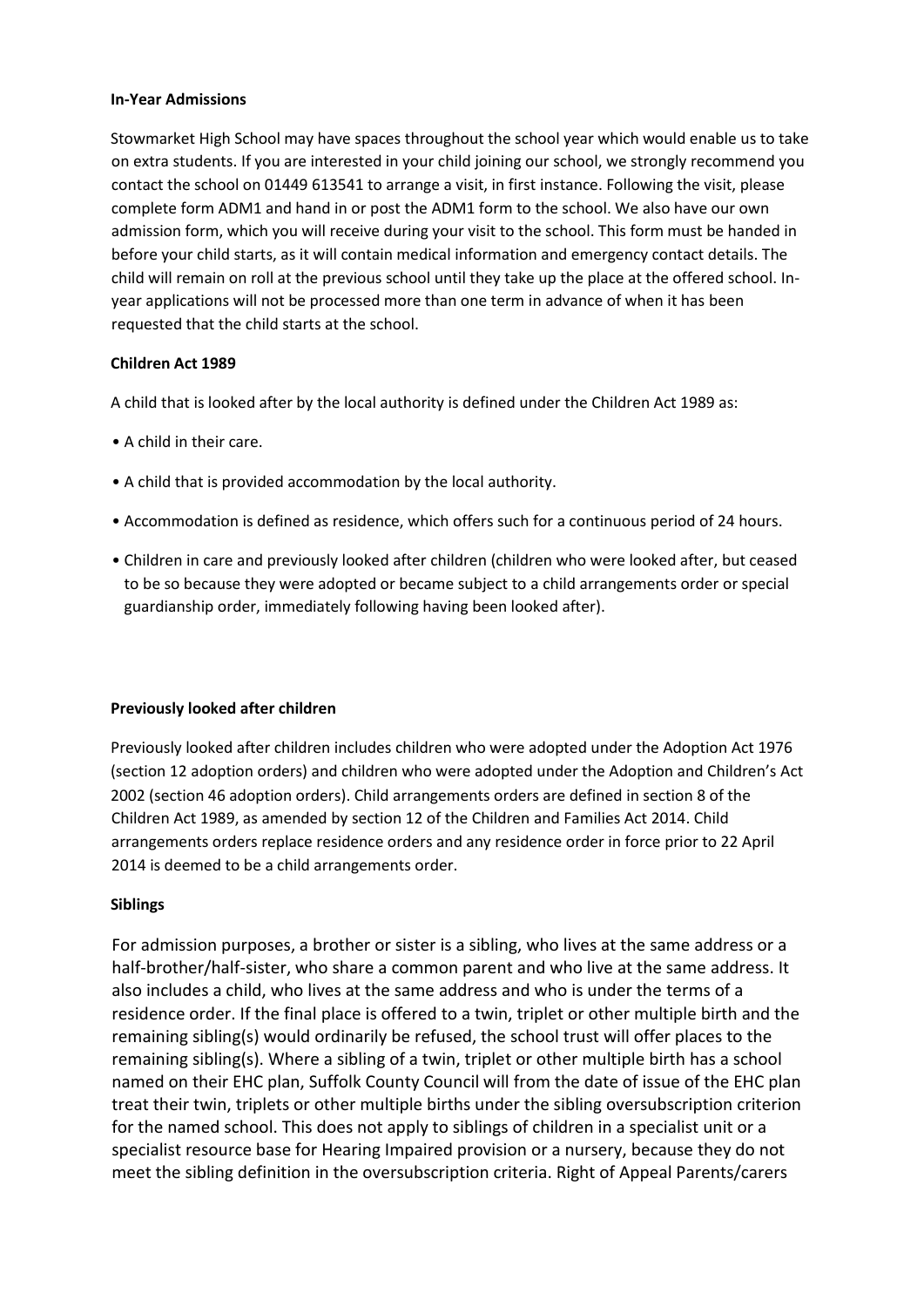have the right to appeal to the school's designated "Independent Appeal Committee" if they are dissatisfied with an admission decision of the School. In this event, the appropriate forms and appropriate details on how to contact the Educational Appeals Office can be found on the Suffolk County Council website: www.suffolk.gov.uk/admissions.

# **Right of Appeal**

Parents/carers have the right to appeal to the school's designated "Independent Appeal Committee" if they are dissatisfied with an admission decision of the School. In this event, the appropriate forms and appropriate details on how to contact the Educational Appeals Office can be found on the Suffolk County Council website: www.suffolk.gov.uk/admissions.

# **Admission of children outside their normal age group**

It is expected that children will normally be educated within their chronological year group. However, the Trust will make decisions on the basis of the circumstances of each case and in the best interests of the child concerned in line with the School Admissions Code. This will take into account the views of the Headteacher. Requests have to be made in writing including, where relevant, any supporting evidence. A CAF1 application form must be sent to the Local Authority along with the decision letter(s) from the own admissions authority school(s) and other relevant evidence by the national closing dates. The school will inform the parent/carer of the decision in writing including the reasons for the decision. If the request is refused, parents/carers will be given the details of the complaints procedure.

# **School's Admissions Register**

The safeguarding of all students is paramount and therefore in line with the Education (Pupil Registration) Regulations 2006, the school will make every effort to establish and record the onward destination of students who are deleted from the admissions register and inform the local authority to check the whereabouts of these children when necessary. The following procedure has been adopted:

The school will seek to ascertain the onward school details and upload the Common Transfer File (CTF) to secure Access Website for the destination school to download.

The school will complete as appropriate a Child Missing in Education Form (CME) for every child who is removed from the register and return to the local authority designated officer.

The school will inform the local authority's Admissions of all students who have left and indicate their destination school and if a CME has been completed

The school will inform the local authority if a parent has elected to educate at home and complete a CME.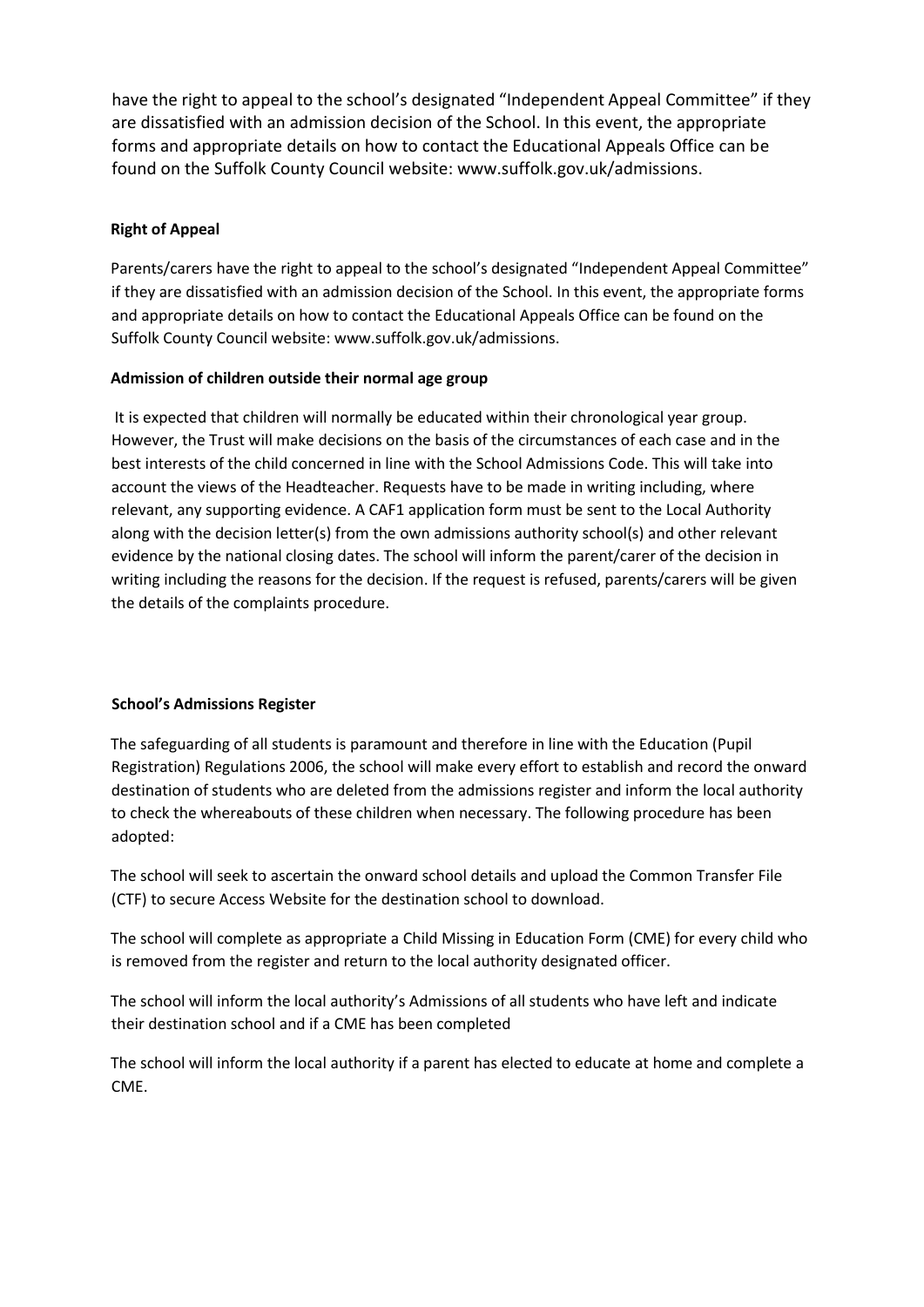# **Applications to the Sixth Form**

**The school has not had Sixth Form students during the 2021-2022 academic school year**, however, applications for 2022-23 and future years are welcome.

The Sixth Form welcomes applications for entry to Sixth Form from those of the school's students who have attended in Year 11. Students in Year 11 at Stowmarket High School will need to apply formally for a place in the Sixth Form. Information, advice and guidance meetings are set up for every prospective Sixth Form student to provide support at a critical time of decision making. Students will receive written confirmation of course offers. Relevant deadlines will be advertised to students and will also be announced on the school website.

The Sixth Form will admit students from outside Stowmarket High School. The Published Admission Number for Year 12 is 15 – this figure refers only to Year 12 students being admitted to the school for the first time. Entry requirements for courses are the same as those for internal applications.

Students entering the Sixth Form will be expected to read, sign and adhere to a Learning Agreement which outlines the commitment required to be successful in Post 16 study together with the support that students can expect to receive from Sixth Form staff. In addition, Sixth Form students must recognise that they are part of a whole school community and have a responsibility to abide by our dress code and conduct themselves in a manner that supports the whole school and Sixth Form ethos.

# **Late Applications**

Students applying to join Sixth Form after the deadline for application but before the start of the academic year should note that admission will be subject to availability of places on chosen courses and them achieving the specific entry requirements for the courses. Provided places remain available and entry requirements are met, applicants seeking a place after the start of the academic year will be invited to discuss suitability of joining the courses at their requested time of entry. It is only in exceptional circumstances that a student will be enrolled into Sixth Form during the course of an academic year.

# **Entry Requirements**

Entry to the Sixth Form is subject to a student having achieved the entry requirements for the course they wish to pursue and having demonstrated an application to study. Students should refer to the Sixth Form prospectus for further details and also for information on subject specific entry requirements. Prospectuses will be published during the Autumn Term each year.

The method for application is by completing an application form available from the Sixth Form directly or via the school website. All students will be required to have a reference from their current school; this could be via a school report.

Whilst it is expected that all courses published in the prospectus will run, it is occasionally necessary to cancel courses, for example due to a lack of student interest. If this should happen, the applicants will be notified as soon as possible and a further guidance meeting offered.